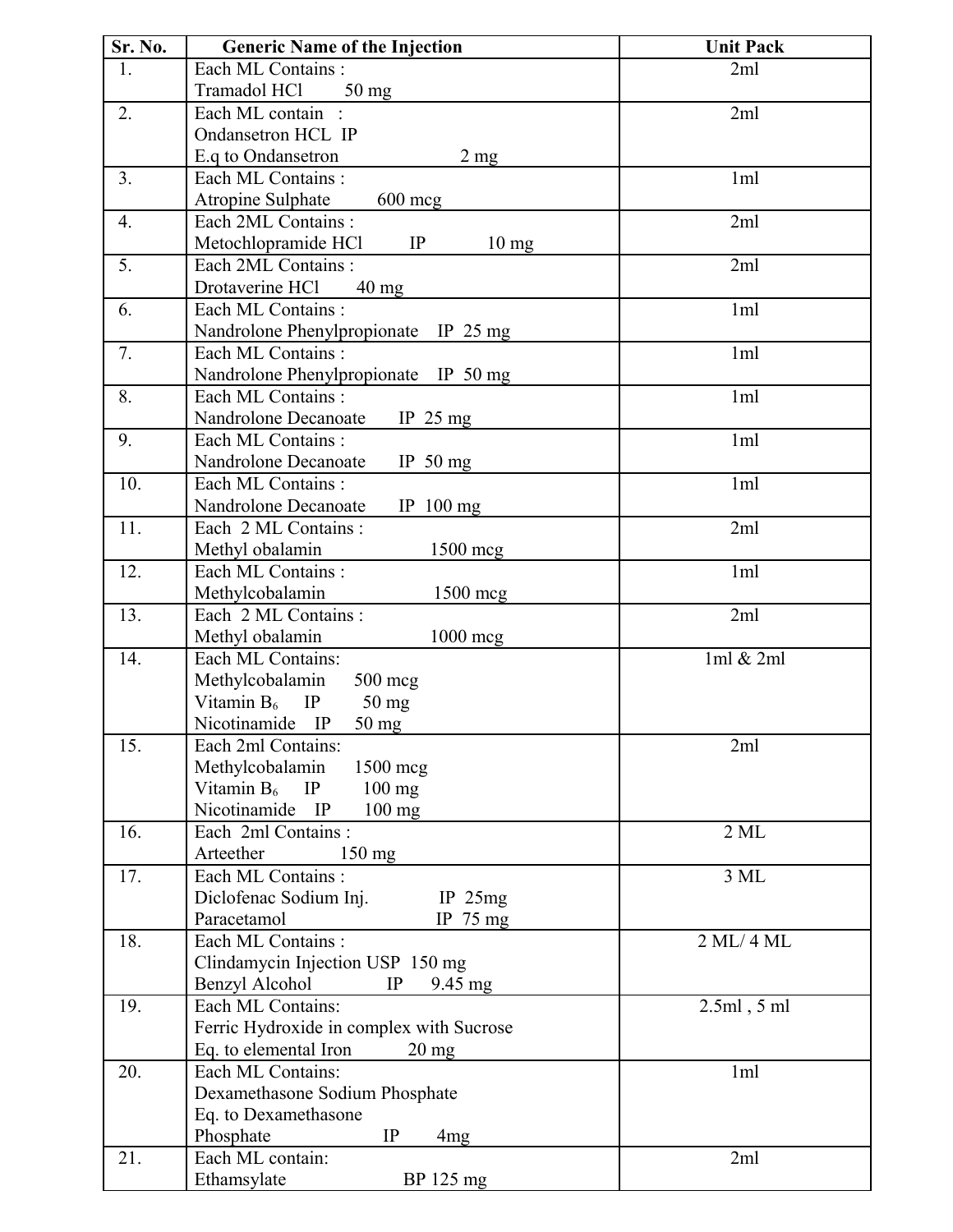| 22. | Each 2ML contain:                                     | 2ml             |
|-----|-------------------------------------------------------|-----------------|
|     | Vitamin A (As Palmitate)<br><b>IP 600000 IU</b>       |                 |
|     | IP $1\%$<br>Chlorbutol (As Preservative)              |                 |
| 23. | Each ML contains:                                     | 2ml             |
|     | Piroxicam<br>IP $20$ mg                               |                 |
|     | $2\%$ w/v<br>Benzyl Alcohol                           |                 |
| 24. | Each ML contains:                                     | 1ml             |
|     | <b>Adrenaline Bitartrate</b><br>IP<br>1 <sub>mg</sub> |                 |
| 25. | Each 10 ML contains:                                  | 10ml            |
|     | 250 mg<br>Aminophylline<br>IP                         |                 |
| 26. | Each ML contains:                                     | 10ml            |
|     | Calcium Gluconate<br>IP<br>$10\%$ w/v                 |                 |
| 27. | Each ML contains:                                     | 10ml            |
|     | Sodium Chloride<br><b>USP</b><br>$10\%$ W/V           |                 |
| 28. | Each ML contains:                                     | 2ml             |
|     | Frusemide<br>IP<br>$10 \text{ mg}$                    |                 |
| 29. | Each 2ML contains:                                    | 2ml             |
|     | Magnesium Sulphate 25%<br><b>USP</b><br>500 mg        |                 |
| 30. | Each ML contains:                                     | 2ml             |
|     | Magnesium Sulphate 50%<br><b>USP</b><br>$1000$ mg     |                 |
| 31. | Each ML contains:                                     | $1, 2$ ml       |
|     | Pheniramine Maleate<br>IP<br>22.75 mg                 |                 |
| 32. | Each 10ML contains:                                   | 10,25 ml        |
|     | Potassium Chloride<br><b>USP</b><br>$1.5 \text{ gm}$  |                 |
| 33. | Each 2ML contains:                                    | 2ml             |
|     | Promethazine HCl<br>IP<br>50 mg                       |                 |
| 34. | Each 2ML contains:                                    | 2ml             |
|     | Ranitidine HCl<br>IP<br>50 mg                         |                 |
| 35. | Each ML contains:                                     | 10,25 ml        |
|     | Sodium Bicarbonate<br>BP<br>$7.5\%$ w/v               |                 |
| 36. | Each ML contains:                                     | 1ml             |
|     | IP<br>Vitamin K<br>1 <sub>mg</sub>                    |                 |
| 37. | Each 2 ML contains:                                   | 2ml             |
|     | Etophylline<br>IP<br>169.4 mg                         |                 |
|     | Theophylline<br>IP<br>50.6 mg                         |                 |
| 38. | Each 2 ML contains:                                   | 2ml             |
|     | 600000 IU<br>Vitamin-A (As Palmitate)<br>IP           |                 |
|     | Chlorbutol<br>$1\%$ w/v                               |                 |
| 39. | Each ML contains :                                    | 2ml             |
|     | Metaclopramide HCL                                    |                 |
|     | eq.to Anhydraus Metaclopramide HCL IP 4 mg            |                 |
| 40. | Each ML contain:                                      | 1 <sub>ml</sub> |
|     | Diclofenac sodium<br>IP $25 \text{ mg}$               |                 |
|     | Water for Injection<br>q.s.                           |                 |
| 41. | Each ML contain:                                      | 1 <sub>ml</sub> |
|     | Diclofenac sodium<br>IP $75 \text{ mg}$               |                 |
| 42. | Each ML contain :                                     | $1,2,3$ ml      |
|     | Granisetron HCl USP                                   |                 |
|     | E.q to Granisetron<br>$1 \text{ mg}$                  |                 |
|     | Water for Injection<br>q.s.                           |                 |
| 43. | Each ML contain :                                     | 5 <sub>ml</sub> |
|     | Tranexamic Acid<br><b>BP</b><br>100Mg                 |                 |
|     | Water for Injection<br>q.s.                           |                 |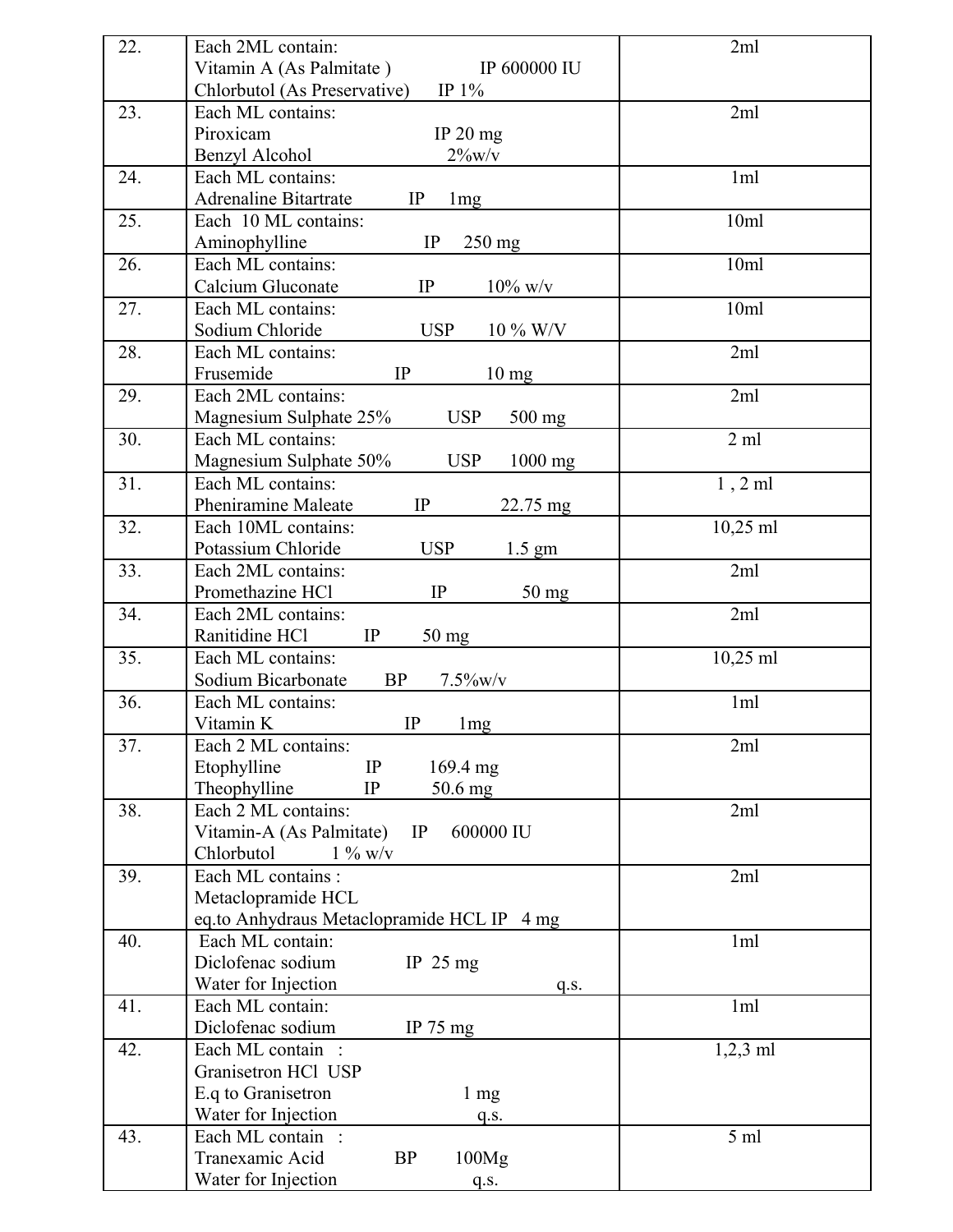| 44. | Each 10ML contain :                                | 10ml            |
|-----|----------------------------------------------------|-----------------|
|     | L-Ornithine L-Aspartate<br>5gm                     |                 |
|     | Water for Injection<br>q. s.                       |                 |
| 45. | Each ml contain :                                  | 10ml            |
|     | Calcium Gluconate<br>IP<br>50mg                    |                 |
|     | Calcium Lactobionate USP<br>87.5mg                 |                 |
|     | Eq. to elemental Calcium<br>9 <sub>mg</sub>        |                 |
|     | Water for Injection<br>q. s.                       |                 |
| 46. | Each ml contain :                                  | 2ml             |
|     | Etamsylate<br>BP<br>125mg                          |                 |
|     | Water for Injection<br>q. s.                       |                 |
| 47. | Each ml contain:                                   | 1 <sub>ml</sub> |
|     | Cholecalciferol IP<br>6,00,000IU                   |                 |
|     | (Vitamin $D_3$ )                                   |                 |
|     | Oily Base<br>q. s.                                 |                 |
| 48. | Each ml contain:                                   | 1 <sub>ml</sub> |
|     | Methylcobalamin 1500mcg                            |                 |
|     | Foilc Acid IP<br>0.7mg                             |                 |
|     | Niacinamide IP<br>12mg                             |                 |
|     | Water for Injection<br>q. s.                       |                 |
| 49. | Each ml contain :                                  | 1.5ml           |
|     | Ascorbic Acid IP 150mg                             |                 |
|     | Water for Injection<br>q. s.                       |                 |
| 50. | Each 2ml contain :                                 | 2ml             |
|     | Methylcobalamin 1000mcg                            |                 |
|     | Vitamin B6 IP<br>100mg                             |                 |
|     | Niacinamide IP<br>100mg                            |                 |
|     | D-Pathenol IP<br>50mg                              |                 |
|     | Water for Injection<br>q. s.                       |                 |
| 51. | Each ml contain :                                  | 5ml             |
|     | Dopamine HCl<br>IP Eq. to Dopamine Base 40mg       |                 |
|     | Water for Injection<br>q. s.                       |                 |
| 52. | Each ml contain:                                   | 4ml             |
|     | Labetalol HCl<br>5 <sub>mg</sub>                   |                 |
|     | Water for Injection<br>q. S.                       |                 |
| 53. | Each ml contain :                                  | 2ml             |
|     | Citicoline Sodium IP Eq. to Citicoline<br>250mg    |                 |
|     | Water for Injection<br>q. s.                       |                 |
| 54. | Each ml contain                                    | 4ml             |
|     | <b>Bupivacaine HCl</b><br>IP                       |                 |
|     | Eq to Anhydrous Bupivacaine HCl<br>5 <sub>mg</sub> |                 |
|     | Dextrose<br>IP<br>80 <sub>mg</sub>                 |                 |
|     | Water for Injection<br>q. s.                       |                 |
| 55. | Each ml contain :                                  | 5ml             |
|     | Dobutamine HCl<br>IP                               |                 |
|     | Eq to Dobutamine<br>50mg                           |                 |
|     | Water for Injection<br>q. s.                       |                 |
| 56. | Each ml contain :                                  | 2ml             |
|     | Paracetamol<br>IP<br>150mg                         |                 |
|     | Water for Injection<br>q. S.                       |                 |
| 57. | Each ml contain :                                  | 1ml             |
|     | Glycopyrrolate<br><b>USP</b><br>0.2mg              |                 |
|     | Benzyl Alcohol<br>IP<br>$0.9\%$ v/v                |                 |
|     | Water for Injection<br>q. s.                       |                 |